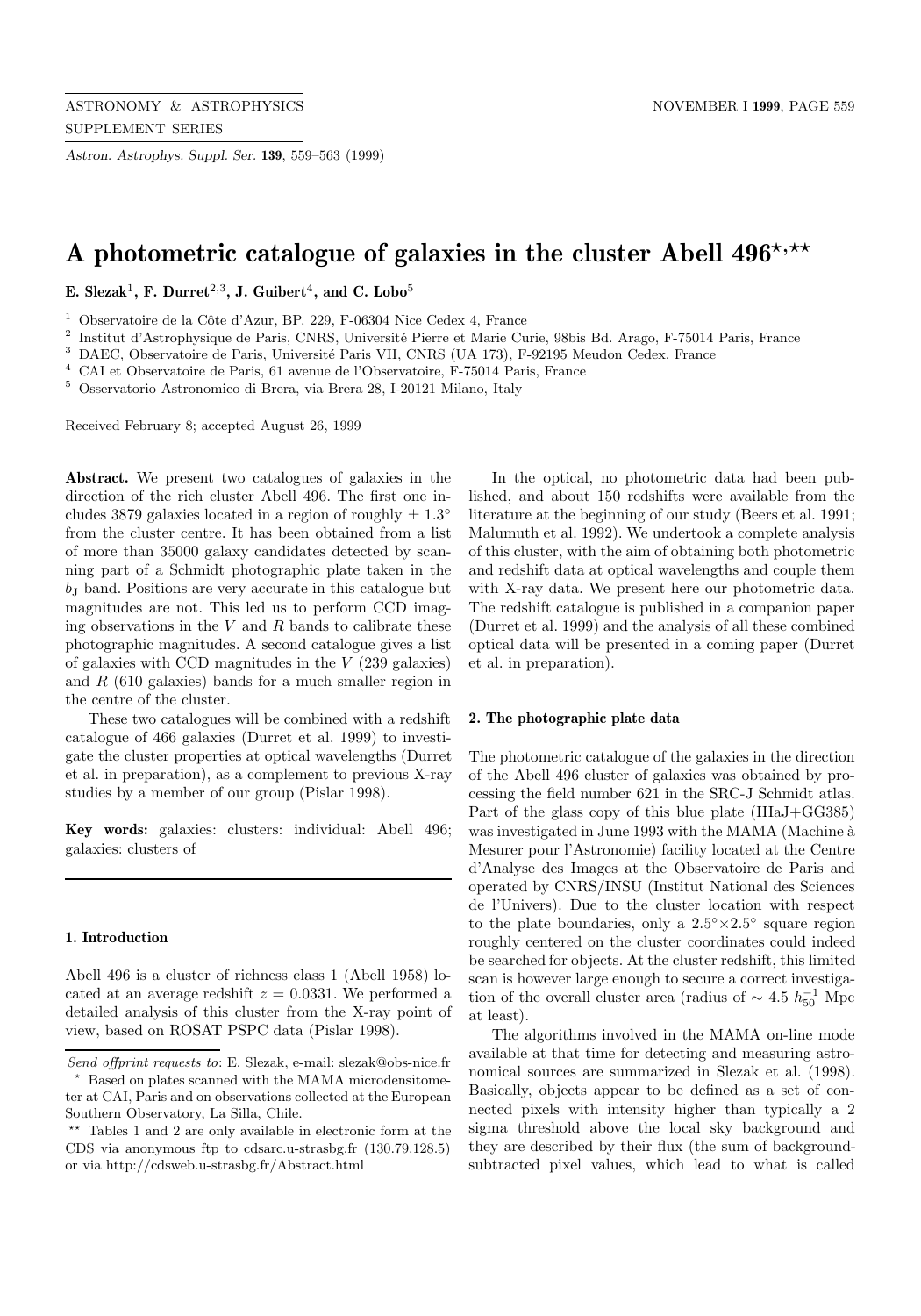hereafter a "plate" magnitude), their area and their elliptical shape parameters. This approach is efficient in most cases. However, one must expect that this simple vision model fails for crowded fields where the probability to get blended objects increases drastically when low detection thresholds are applied. The galactic latitude of Abell 496 is  $b_{II} \simeq -34.4^{\circ}$  and some blends with stars are indeed included in the 35 541 individual sources listed in the on-line catalogue we were provided with (cf. the final visual check of the galaxy candidates which is described below).

The astrometric reduction of the whole catalogue was performed with respect to 98 stars of the PPM star catalogue (Roeser & Bastian 1991) spread over the plate using a 3rd-order polynomial fitting. The residuals of the fit yielding the instrumental constants were smaller than 0.20 arcsecond and the astrometry of our catalogue indeed appears to be very good, as confirmed by crosschecking galaxy coordinates with the literature or the APM database (mean average separation: 0.7 arcsec) and by our multi-object fibre spectroscopy follow-up where the galaxies were always found to be very close to the expected positions.

The CCD observations needed to calibrate accurately the Schmidt plate were not available at that time. Hence, a preliminary photometric calibration of these photographic data has been done using galaxies with known total blue magnitude. The use of catalogued stars was rejected since such high-surface brightness objects suffer from too severe saturation effects (coming both from the emulsion itself and from the electronic settings of the MAMA facility). So, 40 galaxies available in the Lyon Extragalactic Database (LEDA, Paturel et al. 1997) were selected and their magnitudes compared to their measured blue fluxes providing that no close or overlapping objects were present as checked from a small scan around each LEDA galaxy. These 31 undisturbed objects span a 3 magnitude range, but in a very non uniform way. Hence, the  $3\sigma$  clipping routine used to compute the best fit further discarded 15 objects. The final rms on the zero-point is unfortunately not better than 0.4 mag owing to: i) the quite large uncertainty quoted for the total magnitude estimate in the database along with their irregular distribution, ii) the limited magnitude range, and iii) differences in the involved flux estimates ("plate" vs. total magnitude).

A basic star-galaxy separation has been performed mainly with respect to a classical surface brightness criterion. As usual for glass copies of survey plates, the ability of this criterion to discriminate drops sharply for objects fainter than approximately 19<sup>th</sup> magnitude. However completeness and purity of any catalogue are most of the time competing goals. So, another test based on the elongation was then performed in order to reject linear plate flaws, as well as to pick bright elongated galaxies first classified as stars due to strong saturation effects. Finally, spurious detections that occur around very bright stars (area greater



**Fig. 1.** Spatial distribution of 3879 galaxy candidates in the field

than  $10<sup>3</sup>$  pixels) due to an incorrect estimate of the local background were tentatively removed by checking their location with respect to these bright objects (the detection processing included no smoothing). Down to the detection limit, we obtained a list of more than 4000 galaxy candidates over our SRC-J 621 blue field to the detection limit.

The differential luminosity distribution of our catalogue of diffuse objects indicates that this sample is complete down to the  $b<sub>J</sub> = 19.5$  magnitude (see Fig. 2). However, its purity is less than the usual 95% level for high galactic latitude fields (cf. Slezak et al. 1998). Our spectroscopic run indeed indicates a contamination level by stars at least three times higher ( $\simeq 20\%$ , see Durret et al. 1999). Such a low success rate may partly be ascribed to the overall image quality at the plate corner where Abell 496 is located. As usual for Schmidt plates the PSF may indeed be quite poor at the borders, which randomly increases the fuzziness of otherwise point-like objects and thereby leads to parameter estimates closer to those of diffuse objects than to genuine star-like ones (cf. Fig. 1 where an overdensity is clearly visible at the edges of the plate). More generally, one can also question the efficiency of the classification procedure itself when the number density of stars is very high. In fact, a selection mostly based on a surface brightness criterion implies keeping  $\simeq 5\%$  of the total number of stars in order to select most of the galaxies. Hence, in most cases, the contamination level of a quite complete galaxy sample unavoidably increases with the star number density. The galactic latitude of Abell 496 is  $b_{II} = -34.4$ °, which is quite close to the Galactic plane and may explain the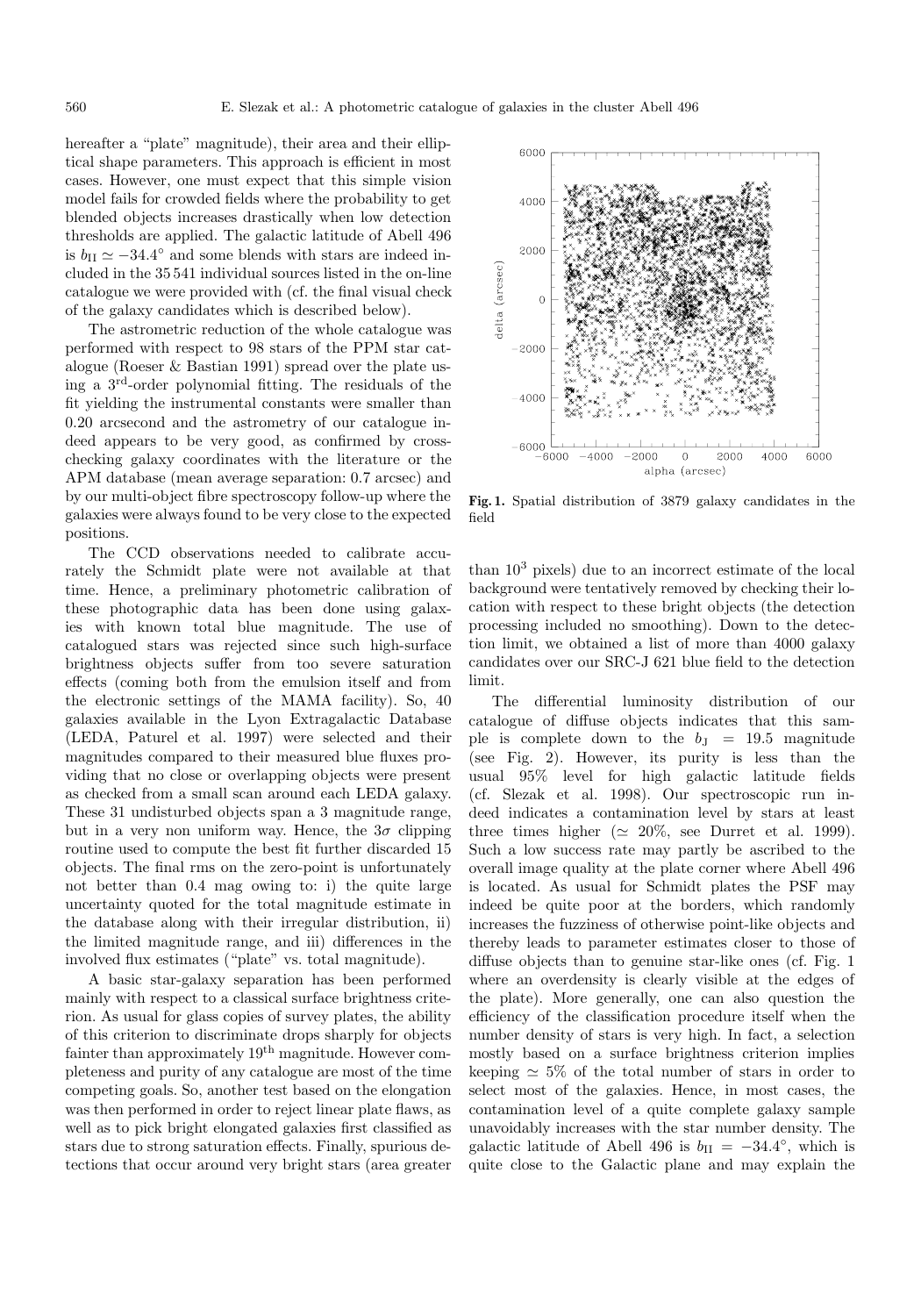

**Fig. 2.** Magnitude distribution in the  $b<sub>J</sub>$  band of the 3879 galaxy candidates in Abell 496 photographic plate field

high absolute number of misclassified single stars. But, for the present data, blended stars identified as a single diffuse object is the main explanation, as first noticed during the spectroscopic run and partly expected from the involved detection software. This is confirmed by a check of our list of bright  $(b<sub>J</sub> < 17.5)$  galaxy candidates against the APM list for the #621 SRC-J field. Among our 449 candidates within the same celestial zone, 389 objects are described as nebular in the APM catalogue, 52 are classified as star-like, 1 is related to a plate flaw while 10 have no close counterpart. As evidenced by a visual check using the DSS, among these 62 discrepant objects, there are 8 genuine galaxies, 2 asymmetrical objects, 40 blended stars, 8 single bright stars (important saturation, diffraction spikes), and 4 star-like objects. So, it appears that only 52 objects are misclassified (12% of the total number of candidates), out of which 75% are merged images, plus two asymmetrical objects.

On one hand, this  $\simeq 15\%$  contamination level is disturbing for studies involving individual objects picked among galaxy candidates. On the other hand, its net effect for statistical studies is only a decrease of the contrast for the signal of interest providing that the misclassified stars are randomly distributed. So, for such applications, the present photometric catalogue of Abell 496 certainly remains valuable.

Table 1 lists the catalogue of galaxy candidates obtained from the SRC-J 621 plate in the  $2.5° \times 2.5°$  field of Abell 496. Note that the 101 misclassified stars we were able to identify during our spectroscopic follow-up have been rejected, as well as the 54 objects selected by a visual check (the 52 misclassified objects and 2 asymmetrical objects described above), yielding 3879 entries. The



**Fig. 3.** Positions of the 610 galaxies in our CCD catalogue, with the observed fields superimposed. The size of each field is  $6.4\times6.4$  arcmin<sup>2</sup>. Positions are drawn relatively to the centre defined in the text

meaning of the columns is the following:

- (1) running number;
- $(2)$  to  $(4)$  right ascension (equinox 2000.0);
- $(5)$  to  $(7)$  declination (equinox 2000.0);
- (8) half-major axis (arcseconds);

(9) excentricity e defined as  $\sqrt{1 - (\frac{b}{a})^2}$ , where a and b are the major and minor axes respectively;

(10) position angle of the major axis (from North to East);  $(11)$  b<sub>J</sub> magnitude;

 $(12)$  and  $(13)$  X and Y positions in arcsecond relative to the centre defined as that of the diffuse X-ray emission of the cluster (see Sect. 3.1);

- (14) distance to cluster center in arcseconds;
- (15) MAMA catalogue reference number.

## **3. The CCD data**

#### 3.1. Description of the observations

The observations were performed with the Danish 1.5 m telescope at ESO La Silla during 2 nights on November 2 and 3, 1994. A sketch of the observed fields with the positions of the galaxies appearing in the CCD catalogue is displayed in Fig. 3. The central field was centered on the coordinates of the cluster center, defined both by the position of the cD and by the centroid of the X-ray emission (Pislar 1998):  $04^{\text{h}}33^{\text{m}}37.9^{\text{s}}$ ,  $-13^{\circ}15'47''$  (equinox 2000.0). There was almost no overlap between the various fields (only a few arcseconds). Johnson  $V$  and  $R$  filters were used. Exposure times were 10 mn for all fields; 1 mn exposures were also taken for a number of fields with bright stars in order to avoid saturation. The detector was CCD  $\#28$  with 1024<sup>2</sup> pixels of 24  $\mu$ m, giving a sampling on the sky of  $0.377''/$  pixel, and a size of  $6.4\times6.4$  arcmin<sup>2</sup> for each field. The seeing was poor:  $2.4$ <sup>"</sup> the first night and  $1.1$ " the second night.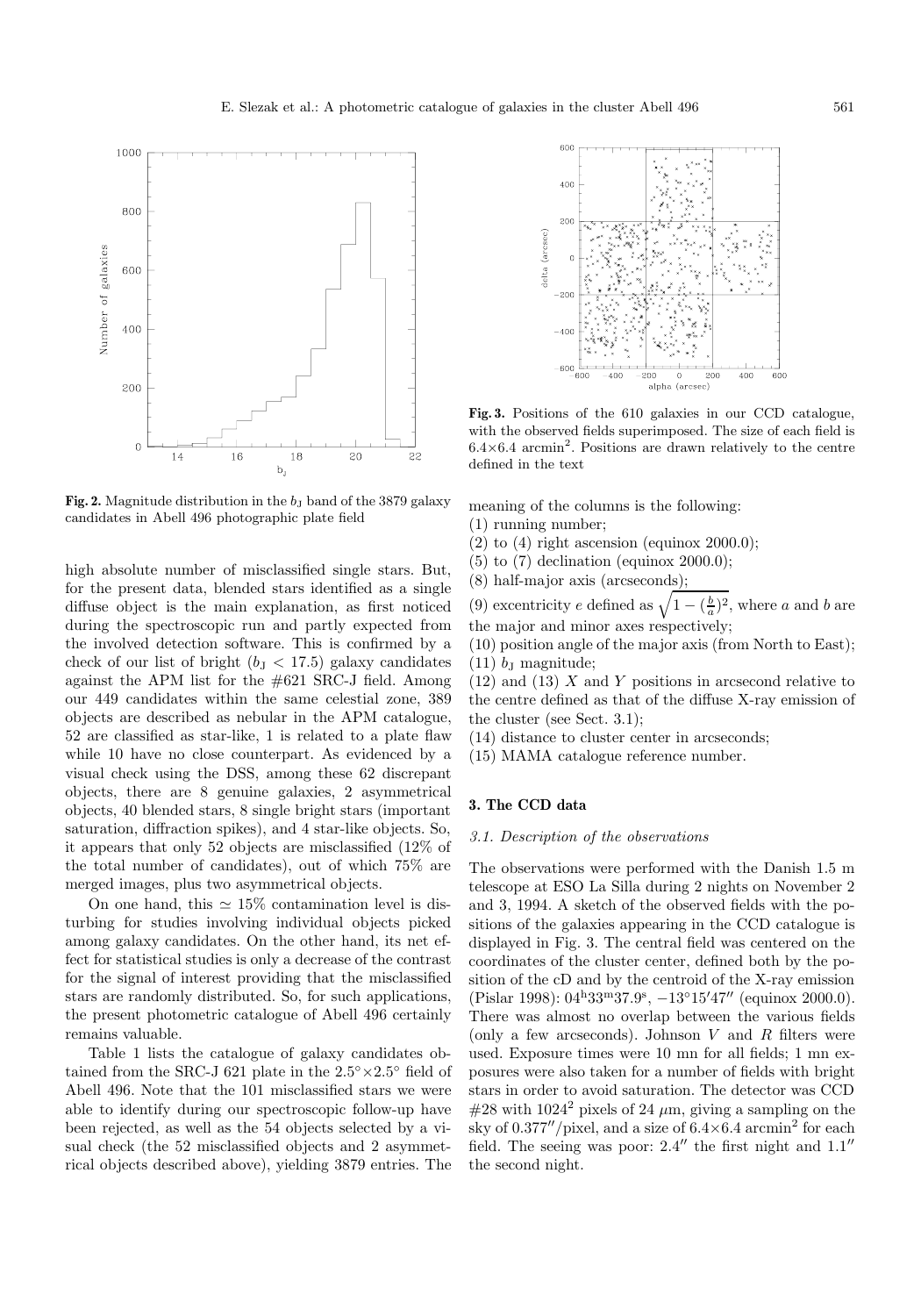#### 3.2. Data reduction

Corrections for bias and flat-field were performed in the usual way with the IRAF software. Only flat fields obtained on the sky at twilight and dawn were used; dome flat fields were discarded because they showed too much structure.

Each field was reduced separately. The photometric calibration took into account a zero point correction, the airmass (AM) and the color index  $(V - R)$ . For the first night, the best fits to obtain the calibrated magnitudes  $V_{\text{cal}}$  and  $R_{\text{cal}}$  from the measured magnitudes  $V_{\text{m}}$  and  $R_{\text{m}}$ were obtained for the following parameters:

$$
V_{\text{cal}} = V_{\text{m}} - 2.2 - 0.47 \ AM + 0.025(V - R)_{\text{cal}},
$$
  
\n
$$
R_{\text{cal}} = R_{\text{m}} - 2.07 - 0.51 \ AM + 0.0046(V - R)_{\text{cal}},
$$
 with  
\n
$$
(V - R)_{\text{cal}} = -0.14 + 0.04 \ AM + 1.02(V - R)_{\text{m}}.
$$
  
\nFor the second right, the corresponding relations were:

For the second night, the corresponding relations were:

 $V_{\text{cal}} = V_{\text{m}} - 2.711 - 0.075 \ AM + 0.009(V - R)_{\text{cal}},$  $R_{\text{cal}} = R_{\text{m}} - 2.677 - 0.071$   $AM + 0.072(V - R)_{\text{cal}}$ , with  $(V - R)_{\text{cal}} = -0.034 - 0.004$   $AM + 0.941(V - R)_{\text{m}}$ .

The error bars on the various calibration parameters are the following: V band, first night:  $-2.2 \pm 0.1$ ,  $-0.47 \pm 0.08$ ,  $0.025 \pm 0.025$ ; R band, first night:  $-2.07 \pm 0.15$ ,  $-0.51 \pm 0.025$ 0.11, 0.0046 $\pm$ 0.037; *V* band, second night:  $-2.711\pm0.004$ ,  $-0.075 \pm 0.004$ ,  $0.009 \pm 0.003$ ; R band, second night:  $-2.677 \pm 0.002$ ,  $-0.071 \pm 0.002$ ,  $0.072 \pm 0.002$ . Note that the color term for the first night in the  $R$  band is in fact undefined; however, we have kept it for the sake of coherence between all calibrations. It also appears that both the tranformation and extinction terms for this first night strongly differ from those for the second night. For the first night, the range in standards and in air-mass is smaller, which may explain the discrepancy, together with perhaps poorer photometric conditions.

Since the exposure times were the same in  $V$  and  $R$ , a number of galaxies were detected in  $R$  but not in  $V$ . For these objects, a photometric calibration was performed without using a color term. The corresponding relations were:  $R_{\text{cal}} = R_{\text{m}} - 2.06 - 0.51$  AM for the first night and  $R_{\text{cal}} = R_{\text{m}} - 2.70 - 0.03$  AM for the second night. The corresponding error bars on these parameters are:  $-2.06 \pm 0.14, -0.51 \pm 0.11, -2.70 \pm 0.04, -0.028 \pm 0.028.$ 

Objects were automatically detected using the DAOPHOT/ DAOFIND tasks of IRAF. This task first performs a convolution with a Gaussian with characteristics set according to the seeing in each frame (FWHM of the star-like profiles in the image) as well as the CCD readout noise and gain. Objects are then identified as the peaks of the convolved image which are higher than a given threshold above the local sky background (chosen as approximately equal to 4 times the rms of the mean sky level on the image). A list of detected objects is thus produced and interactively corrected on the displayed



**Fig. 4.** Histogram of the R magnitudes of the 610 galaxies in the CCD catalogue

image so as to discard spurious objects, add undetected ones (usually close to the CCD edges) by modifying the detection parameters and dispose of false detections.

We used the package developed by Le Fèvre (Le Fèvre et al. 1986) to obtain for each field a catalogue with the  $(x, y)$  galaxy positions, isophotal radii, excentricities, major axis, position angles, and  $V$  and  $R$  magnitudes within the 26.5 isophote. To perform a star-galaxy classification based on the compactness parameter described in Le Fèvre et al. (1986), we measured the required information for each object with dedicated software we developed. Very bright stars are saturated and deviate significantly from the Gaussian-like PSF involved in the computation of the classification parameter. They are therefore classified as non stellar objects with this criterion and had to be eliminated manually. The rms accuracy on these CCD magnitudes is about 0.1 magnitude, and their errors are in all cases smaller than 0.2 magnitude.

The astrometry of this CCD catalogue is accurate to about 2.0 arcsec as verified from the average mutual angular distance between CCD and MAMA equatorial coordinates for the galaxies included in both catalogues.

The histogram of the R magnitudes in the CCD catalogue is displayed in Fig. 4. The turnover value of this histogram is located around  $R \simeq 22.5 - 23$ , suggesting that our catalogue is complete up to  $R \sim 22$ .

The histogram of the  $(V-R)$  colour is plotted in Fig. 5.

### 3.3. Transformation laws between the photometric systems

By identifying galaxies in our CCD catalogue with objects in our photographic plate catalogue, we derived the following calibration relations between our photographic plate  $b<sub>J</sub>$  magnitudes and our R CCD magnitudes: first night: